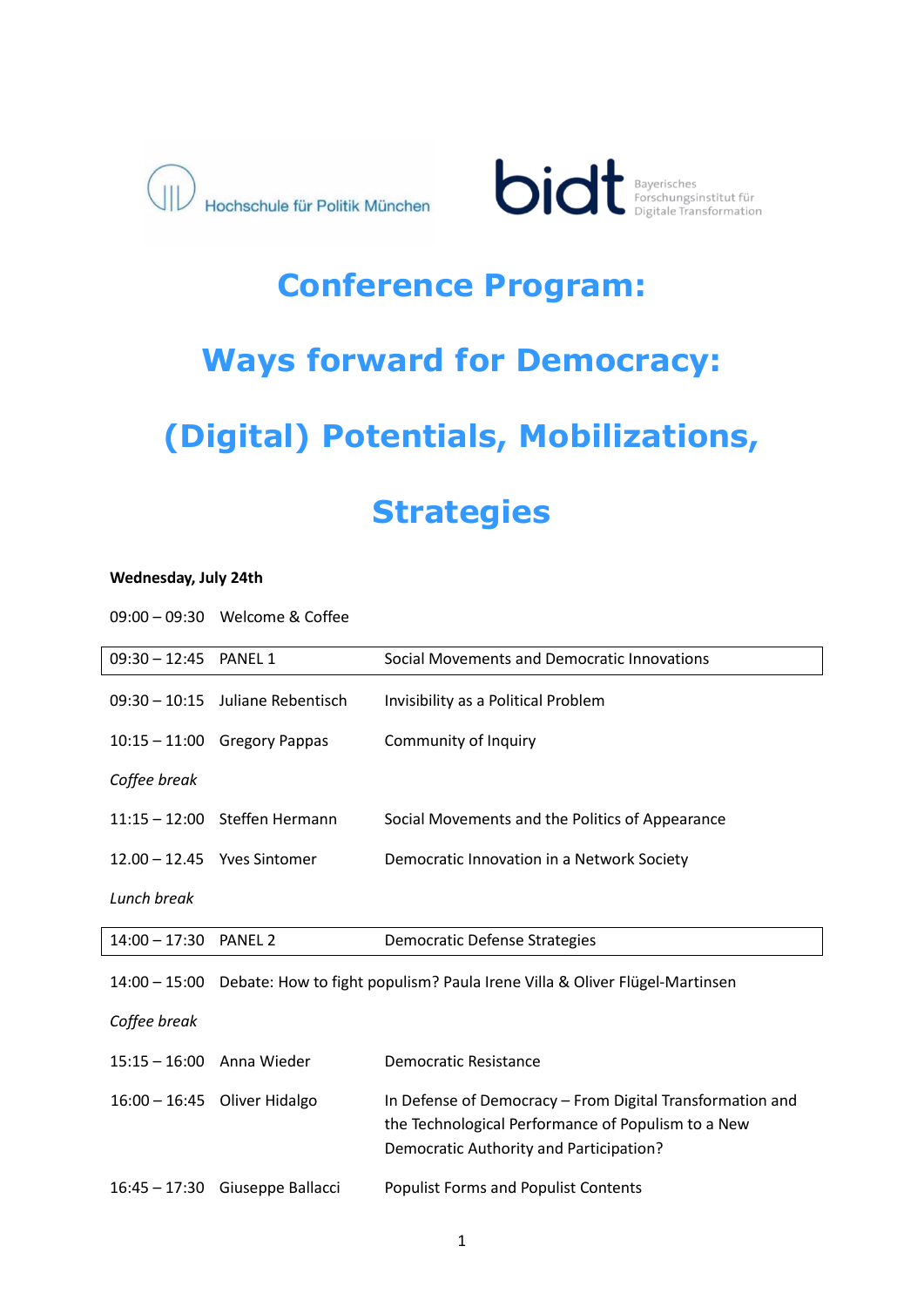## **Thursday, July 25th**

| $09:30 - 12:45$ PANEL 3     |                                                                                              | <b>Social Conditions for Democracy</b>                                                     |
|-----------------------------|----------------------------------------------------------------------------------------------|--------------------------------------------------------------------------------------------|
| 09:30 - 10:15 Regina Kreide |                                                                                              | Why is Inequality a Problem for Democracy?                                                 |
|                             | 10.15 - 11:00 Andreas Busen                                                                  | No Democracy without Solidarity                                                            |
| Coffee break                |                                                                                              |                                                                                            |
|                             | $11:15 - 12:00$ Thomas Telios                                                                | Solidarity's double bind                                                                   |
|                             | 12:00 - 12:45 Daniel Innerarity                                                              | No Democracy without Comprehension. Political<br>Unintelligibility as a Democratic Problem |
| Lunch break                 |                                                                                              |                                                                                            |
| $14:00 - 17:30$             | PANEL <sub>4</sub>                                                                           | Civil Disobedience and Democratic Dissent                                                  |
| $14:00 - 15:00$             | Debate: Reconciliation or Resistance in the Digital Age? Fatima Kastner & Robin<br>Celikates |                                                                                            |
| Coffee break                |                                                                                              |                                                                                            |
|                             | 15:15 - 16:00 Samira Akbarian                                                                | Civil disobedience and the 'democratic' majority principle                                 |
| 16:00 - 16:45 Wulf Loh      |                                                                                              | Digital Civil Disobedience and the Transnational Public Sphere                             |
|                             | 16:45 - 17:30 Agne Alijauskaite                                                              | Distributed Agency as a Solution to the Responsibility Gap in<br>the case of AI            |

## **Friday, July 26th**

| 09:30 - 12:00 PANEL 5         |                                 | Democracy as a Form of Life                        |
|-------------------------------|---------------------------------|----------------------------------------------------|
|                               | $09:30-10:15$ Roberto Frega     | Has Social Democracy Run Out of Steam?             |
| $10:15 - 11:00$ Önder Özden   |                                 | Democracy and Habit                                |
| Coffee break                  |                                 |                                                    |
| $11:15 - 12:00$ Justo Serrano |                                 | "Deepening Democracy": What Does It Actually Mean? |
|                               | $12:00 - 12:15$ Closing Remarks |                                                    |
| 12:15                         | <b>End of Conference</b>        |                                                    |
|                               |                                 |                                                    |